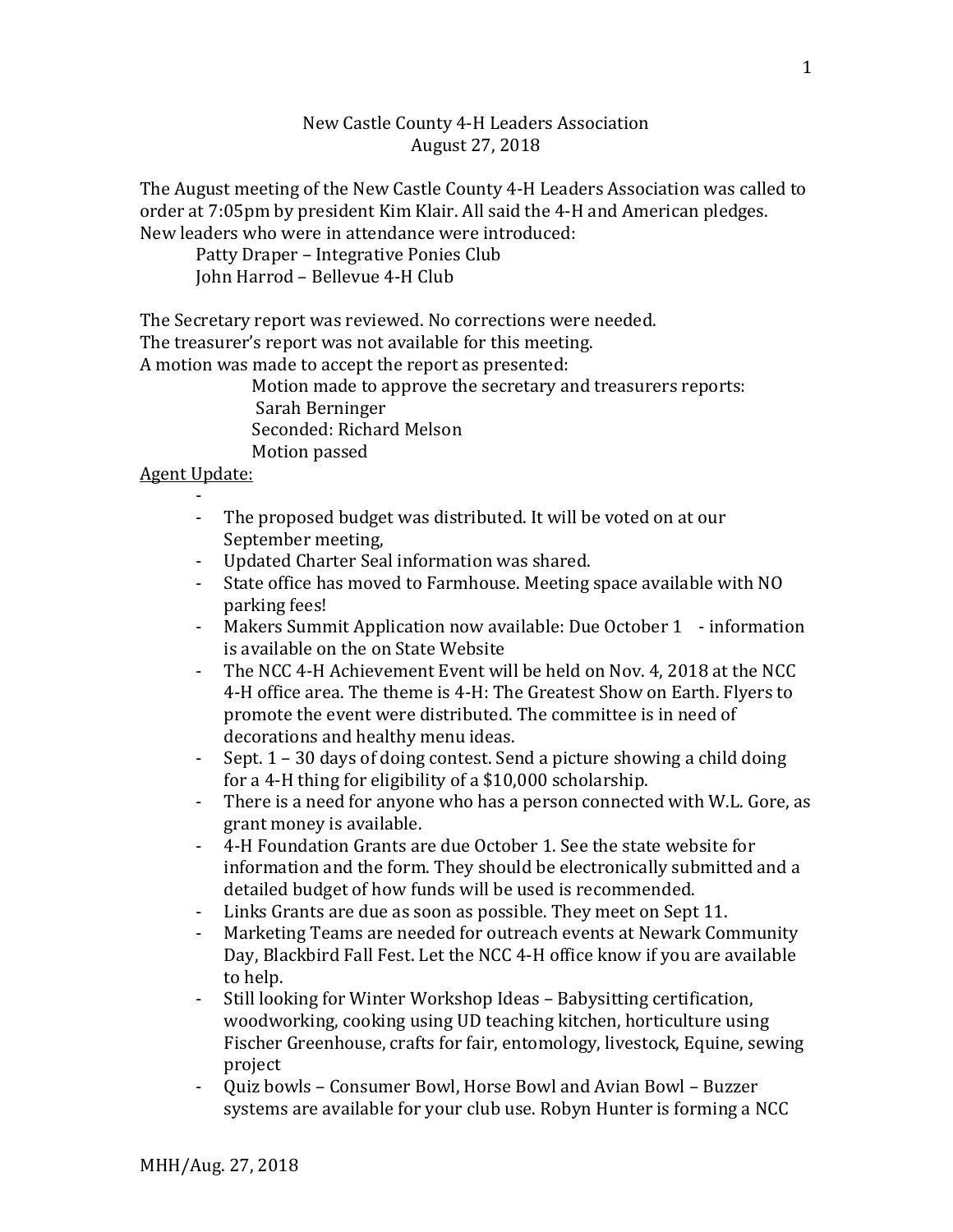Consumer Bowl team. More information is needed to see if this can be a cross –club endeavor with 4-Hers from a variety of other clubs.

- Resources are available in the NCC 4-H office on a variety of activities such as Fitness Dice, Activity Spots, Jeopardy Board, Ice Cream Balls, Bingo Games, Teaching Kits, Judging Kits, and STEM kits. See Maureen Ernst for more information.
- There are also resources for training 4-Hers for Public Speaking.<br>- Ohio State University publishes a Cloverbud Connections Monthl
- Ohio State University publishes a Cloverbud Connections Monthly Newsletter that may be a valuable resource for leaders. Visit the OSU website for information.
- Delaware State Fire School is available for interesting tours. More information is available in the NCC 4-H office.
- New clubs are forming: Ursuline Academy will possibly have an afterschool club and a new pony club called Integrative Ponies.
- "Build Your Ship" is an elementary and middle school level curriculum focused on character and relationship building developed by teens who attended 2018 Healthy Living Summit. May be available for clubs.

Old Business:

- 1. The 2018-2019 4-H Calendar was presented. It will be voted on at our September meeting along with our proposed budget
- 2. The NCC Livestock Show and Livestock Judging Contest that were held in June were a success. Many thanks to all who helped out.
- 3. State 4-H Camp was a success. The NCC 4-H Exchange Group hosted 4-Hers from Montana this past July. In was an interesting group of 4-Hers and a lot of memories were made.
- 4. The STEM for Girls camp had 14 participants and was well received.
- 5. CIT trainings went well as did the Newark Day Camp, Cloverbud Camp and Animal Science Camp. All camps were filled to capacity.
- 6. Cow Camp was attended by more 4-Hers than ever. It was well presented and the participants learned a lot.
- 7. The State 4-H Environmental Camp was held in July at Mallard Lodge. The location of the camp for next year will be determined as Mallard Lodge is no longer an ideal location.
- 8. The 4-H events and exhibits at the 2018 Delaware State Fair were all successful. Many volunteers made the workload less hectic. Also, the new displays for jewelry were well received. Suggestions for allocating one of the long vegetable displays for crafts for next year were made.
- 9. The  $70<sup>th</sup>$  4-H Camp Reunion was a great success. Over a hundred former campers participated. Volunteers are needed to help with updating cabins and the council circle totem poles. More information will be forth coming as committees are formed.